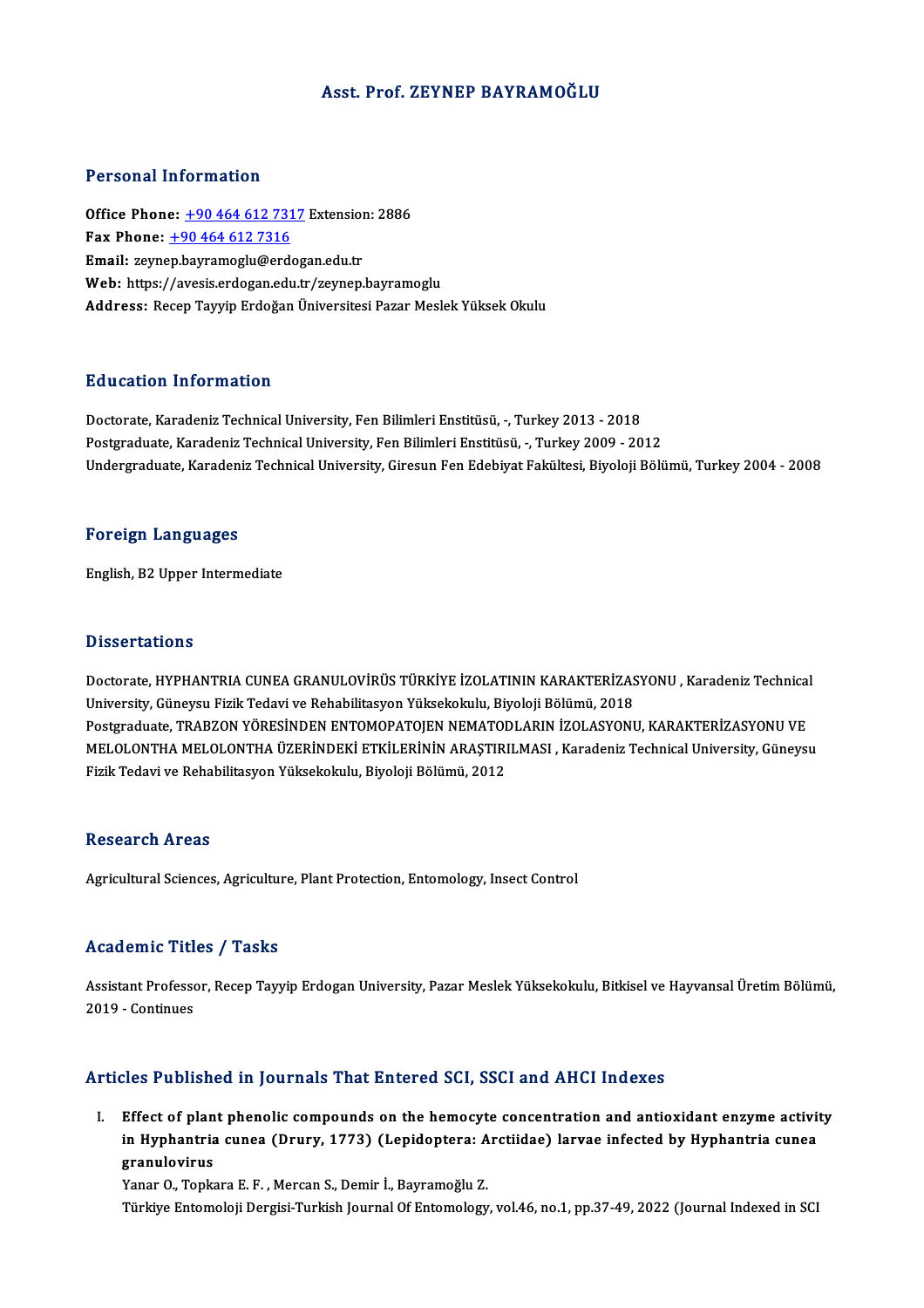Expanded)

Expanded)<br>II. Evaluation of the Effectiveness of Entomopathogens for the Control of Colorado Potato Beetle,<br>Lontingtage desemlinests (Coloenters: Chrysemalidee) Expanded)<br>Evaluation of the Effectiveness of Entomopathogens for<br>Leptinotarsa decemlineata (Coleoptera: Chrysomelidae)<br>Feki A. Permameğlu 7. Sönmer E. Biwel S. Demin İ Leptinotarsa decemlineata (Coleoptera: Chrysomelidae)<br>Eski A., Bayramoğlu Z., Sönmez E., Biryol S., Demir İ. Leptinotarsa decemlineata (Coleoptera: Chrysomelidae)<br>Eski A., Bayramoğlu Z., Sönmez E., Biryol S., Demir İ.<br>Journal Of Agricultural Science And Technology, vol.24, no.2, pp.393-405, 2022 (Journal Indexed in SCI Expanded)<br> Eski A., Bayramoğlu Z., Sönmez E., Biryol S., Demir İ.<br>Journal Of Agricultural Science And Technology, vol.24, no.2, pp.393-405, 2022 (Journal Indexed in SCI Expa<br>III. Bioactivity of a betabaculovirus, Hyphantria cunea Journal Of Agricu<br>Bioactivity of a<br>potential hosts<br><sup>Pouromočlu 7</sup>. C Bioactivity of a betabaculoviru<br>potential hosts<br>Bayramoğlu Z., Gençer D., Demir İ.<br>Türkiye Entemoleji Dergisi Turkisl potential hosts<br>Bayramoğlu Z., Gençer D., Demir İ.<br>Türkiye Entomoloji Dergisi-Turkish Journal Of Entomology, vol.45, no.4, pp.417-424, 2021 (Journal Indexed in SCI Bayramoğlu<br>Türkiye Ent<br>Expanded)<br>Develonm Türkiye Entomoloji Dergisi-Turkish Journal Of Entomology, vol.45, no.4, pp.417-424, 2021 (Journal Indexed in SCI<br>Expanded)<br>IV. Development of mycoinsecticide formulations with Beauveria bassiana and Metarhizium brunneum<br>fo Expanded)<br>Development of mycoinsecticide formulations with Beauveria<br>for the control of Orosanga japonica (Hemiptera: Ricaniidae)<br>Pirvel S. CÜNEV E. Feki A. PAVRAMOČLU Z. SEZEN K. DEMIPRAČ Z. for the control of Orosanga japonica (Hemiptera: Ricaniidae)<br>Biryol S., GÜNEY E., Eski A., BAYRAMOĞLU Z., SEZEN K., DEMİRBAĞ Z., DEMİR İ. for the control of Orosanga japonica (Hemiptera: Ricaniidae)<br>Biryol S., GÜNEY E., Eski A., BAYRAMOĞLU Z., SEZEN K., DEMİRBAĞ Z., DEMİR İ.<br>ANNALS OF APPLIED BIOLOGY, vol.179, pp.319-330, 2021 (Journal Indexed in SCI)<br>Conome Biryol S., GÜNEY E., Eski A., BAYRAMOĞLU Z., SEZEN K., DEMİRBAĞ Z., DEMİR İ.<br>ANNALS OF APPLIED BIOLOGY, vol.179, pp.319-330, 2021 (Journal Indexed in SCI)<br>V. Genome sequence analysis and organization of the Hyphantria ANNALS OF AF<br>Genome sequ<br>from Turkey<br>Censer D. Beyr Genome sequence analysis and organization of the Hyphant<br>from Turkey<br>Gencer D., Bayramoglu Z., NALÇACIOĞLU R., DEMİRBAĞ Z., DEMİR İ.<br>CENOMICS vol 112 no 1 nn 450,466,2020 (Journal Indoved in SCI) fr**om Turkey**<br>Gencer D., Bayramoglu Z., NALÇACIOĞLU R., DEMİRBAĞ Z., DEMİR İ.<br>GENOMICS, vol.112, no.1, pp.459-466, 2020 (Journal Indexed in SCI) Gencer D., Bayramoglu Z., NALÇACIOĞLU R., DEMİRBAĞ Z., DEMİR İ.<br>GENOMICS, vol.112, no.1, pp.459-466, 2020 (Journal Indexed in SCI)<br>VI. Efficacy of native entomopathogenic nematodes from Turkey against the alder leaf beetle GENOMICS, vol.112, no.1, pp.459-466, 2020 (Journal Indexed in SCI)<br>Efficacy of native entomopathogenic nematodes from Turkey agai:<br>alni L. (Coleoptera: Chrysomelidae), under laboratory conditions<br>Bayramagh: Z. DEMIP L. INA Efficacy of native entomopathogenic nema<br>alni L. (Coleoptera: Chrysomelidae), unde:<br>Bayramoglu Z., DEMİR İ., İNAN C., DEMİRBAĞ Z.<br>ECVPTIAN IQUPNAL OF PIOLOCICAL PEST CON: alni L. (Coleoptera: Chrysomelidae), under laboratory conditions<br>Bayramoglu Z., DEMİR İ., İNAN C., DEMİRBAĞ Z.<br>EGYPTIAN JOURNAL OF BIOLOGICAL PEST CONTROL, vol.28, 2018 (Journal Indexed in SCI) Bayramoglu Z., DEMİR İ., İNAN C., DEMİRBAĞ Z.<br>EGYPTIAN JOURNAL OF BIOLOGICAL PEST CONTROL, vol.28, 2018 (Journal Indexed in SCI)<br>VII. Characterisation of three Alphabaculovirus isolates from the gypsy moth, Lymantria d EGYPTIAN JOURNAL OF BIOLOGICAL PES<br>Characterisation of three Alphabact<br>(Lepidoptera: Erebidae), in Turkey<br>Concer D. Bayramogh: 7, NALCACIOČLI (Lepidoptera: Erebidae), in Turkey<br>Gencer D., Bayramoglu Z., NALÇACIOĞLU R., Kleespies R. G. , DEMİRBAĞ Z., DEMİR İ. BIOCONTROL SCIENCE AND TECHNOLOGY, vol.28, no.2, pp.107-121, 2018 (Journal Indexed in SCI) Gencer D., Bayramoglu Z., NALÇACIOĞLU R., Kleespies R. G. , DEMİRBAĞ Z., DEMİR İ.<br>BIOCONTROL SCIENCE AND TECHNOLOGY, vol.28, no.2, pp.107-121, 2018 (Journal Indexed in SCI)<br>VIII. Characterization of a nucleopolyhedrovirus BIOCONTROL SCIENCE AND TECHNOLOGY, v<br>Characterization of a nucleopolyhedrov<br>(Lepidoptera: Lymantriidae) in Turkey<br>Payramoch: 7, Concer D, MUPATOČLU H, Et Characterization of a nucleopolyhedrovirus variant of the gypsy moth, Lymantria<br>(Lepidoptera: Lymantriidae) in Turkey<br>Bayramoglu Z., Gencer D., MURATOĞLU H., Efe D., NALÇACIOĞLU R., DEMİRBAĞ Z., DEMİR İ.<br>INTERNATIONAL JOUR (Lepidoptera: Lymantriidae) in Turkey<br>Bayramoglu Z., Gencer D., MURATOĞLU H., Efe D., NALÇACIOĞLU R., DEMİRBAĞ Z., DEMİR İ.<br>INTERNATIONAL JOURNAL OF PEST MANAGEMENT, vol.64, no.2, pp.119-127, 2018 (Journal Indexed in SCI) IX. Characterization of a Betabaculovirus from the fall webworm, Hyphantria cunea Drury. (Lepidoptera: Erebidae), in Turkey Bayramoglu Z., NALÇACIOĞLU R., DEMİRBAĞ Z., DEMİR İ. BIOCONTROL SCIENCE AND TECHNOLOGY, vol.28, no.12, pp.1178-1190, 2018 (Journal Indexed in SCI) Bayramoglu Z., NALÇACIOĞLU R., DEMİRBAĞ Z., DEMİR İ.<br>BIOCONTROL SCIENCE AND TECHNOLOGY, vol.28, no.12, pp.1178-1190, 2018 (Journal Indexed in SCI)<br>X. A new entomopathogenic nematode species from Turkey, Steinernema webster BIOCONTROL SCIENCE AND TECHNOLOGY<br>A new entomopathogenic nematode s<br>Steinernematidae), and its virulence A new entomopathogenic nematode species fr<br>Steinernematidae), and its virulence<br>Gokce C., Erbas Z., Yilmaz H., DEMİRBAĞ Z., DEMİR İ.<br>TURKISH JOURNAL OF RIQLOCY vel 39 no 1 nn 167 Steinernematidae), and its virulence<br>Gokce C., Erbas Z., Yilmaz H., DEMİRBAĞ Z., DEMİR İ.<br>TURKISH JOURNAL OF BIOLOGY, vol.39, no.1, pp.167-174, 2015 (Journal Indexed in SCI)<br>Hisbly offective basterial asents aseinst Cimbey Gokce C., Erbas Z., Yilmaz H., DEMİRBAĞ Z., DEMİR İ.<br>TURKISH JOURNAL OF BIOLOGY, vol.39, no.1, pp.167-174, 2015 (Journal Indexed in SCI)<br>XI. Highly effective bacterial agents against Cimbex quadrimaculatus (Hymenoptera: Ci TURKISH JOURNAL OF BIOLOGY, vol.39, no.1, pp.167-174, 2<br>Highly effective bacterial agents against Cimbex qua<br>isolation of bacteria and their insecticidal activities CakiciF.O. ,OzgenI.,BoluH.,Erbas Z.,DEMİRBAĞZ.,DEMİRİ. isolation of bacteria and their insecticidal activities<br>Cakici F. O. , Ozgen I., Bolu H., Erbas Z., DEMİRBAĞ Z., DEMİR İ.<br>WORLD JOURNAL OF MICROBIOLOGY & BIOTECHNOLOGY, vol.31, no.1, pp.59-67, 2015 (Journal Indexed in SCI) Cakici F. O. , Ozgen I., Bolu H., Erbas Z., DEMİRBAĞ Z., DEMİR İ.<br>WORLD JOURNAL OF MICROBIOLOGY & BIOTECHNOLOGY, vol.31, no.1, pp.59-67, 2015 (Journal Indexed in )<br>XII. Isolation and identification of entomopathogenic nema WORLD JOURNAL OF MICROBIOLOGY & BIOTECHNOLOGY, vol.31, no.1, pp.59-67, 2015 (Journal Indexed in SCI)<br>Isolation and identification of entomopathogenic nematodes (Nematoda: Rhabditida) from the<br>Eastern Black Sea region and t XII. Isolation and identification of entomopathogenic nematodes (Nematoda: Rhabditida) from the Eastern Black Sea region and their biocontrol potential against Melolontha melolontha (Coleop Scarabaeidae) larvae<br>Erbas Z., G Eastern Black Sea region and their biocontrol potential against Melolontha melolontha (Coleoptera: Scarabaeidae) larvae<br>Erbas Z., Gokce C., Hazir S., DEMİRBAĞ Z., DEMİR İ.<br>TURKISH JOURNAL OF AGRICULTURE AND FORESTRY, vol.38, no.2, pp.187-197, 2014 (Journal Indexed in SCI)<br>Einst Bosord of Stainornome kraussei (Phabditide Erbas Z., Gokce C., Hazir S., DEMİRBAĞ Z., DEMİR İ.<br>TURKISH JOURNAL OF AGRICULTURE AND FORESTRY, vol.38, no.2, pp.187-197, 2014 (Journal Indexed in SCI)<br>XIII. First Record of Steinernema kraussei (Rhabditida: Steinerne TURKISH JOURNAL OF AGRICULTURE AND FORESTRY, vo<br>First Record of Steinernema kraussei (Rhabditida:<br>against Agrotis segetum (Lepidoptera: Noctuidae)<br>Cokse C. Vilmaz H. Erbes Z. DEMIPAČ Z. DEMIP i First Record of Steinernema kraussei (Rhabdi<br>against Agrotis segetum (Lepidoptera: Noctuio<br>Gokce C., Yilmaz H., Erbas Z., DEMİRBAĞ Z., DEMİR İ.<br>JOUPNAL OE NEMATOLOCY, vel 45, no.4, np.353, 259 against Agrotis segetum (Lepidoptera: Noctuidae)<br>Gokce C., Yilmaz H., Erbas Z., DEMİRBAĞ Z., DEMİR İ.<br>JOURNAL OF NEMATOLOGY, vol.45, no.4, pp.253-259, 2013 (Journal Indexed in SCI)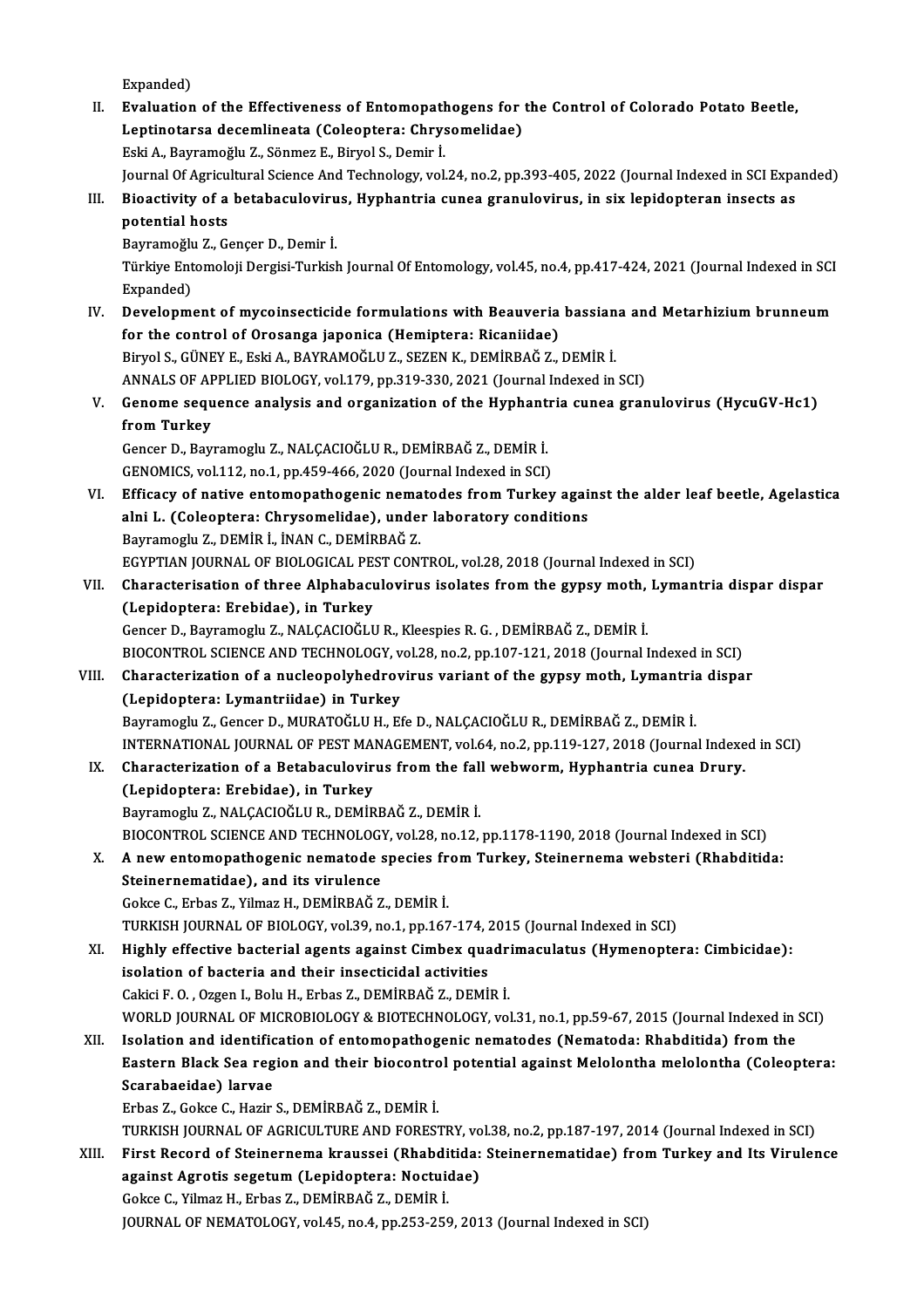XIV. Bacteria from Ips sexdentatus (Coleoptera: Curculionidae) and their biocontrol potential<br>SEVIMA, Colses C. Exhas 7, Orkan E Bacteria from Ips sexdentatus (C<br>SEVIM A., Gokce C., Erbas Z., Ozkan F.<br>JOUPNAL OF PASIC MICPOPIOLOCY . Bacteria from Ips sexdentatus (Coleoptera: Curculionidae) and their biocontrol p<br>SEVIM A., Gokce C., Erbas Z., Ozkan F.<br>JOURNAL OF BASIC MICROBIOLOGY, vol.52, no.6, pp.695-704, 2012 (Journal Indexed in SCI) JOURNAL OF BASIC MICROBIOLOGY, vol.52, no.6, pp.695-704, 2012 (Journal Indexed in SCI)<br>Articles Published in Other Journals

rticles Published in Other Journals<br>I. Isolation and Characterization of a Parasitic Nematode, Oscheius myriophila (Nematoda:<br>Rhebditida), Associated with European Mole Cricket Crylletalne grylletalne (Orthontora Ree Tuenened in Other Journals<br>Isolation and Characterization of a Parasitic Nematode, Oscheius myriophila (Nematoda:<br>Rhabditida), Associated with European Mole Cricket, Gryllotalpa gryllotalpa (Orthoptera:<br>Cryllotalpidae) Isolation and Cl<br>Rhabditida), As<br>Gryllotalpidae)<br>RAVRAMOČLU 7 Rhabditida), Associated with Europe<br>Gryllotalpidae)<br>BAYRAMOĞLU Z., Demir İ., DEMIRBAG Z.<br>Hassttana Jaurnal of Bialagu and Chamis

Gr**yllotalpidae)**<br>BAYRAMOĞLU Z., Demir İ., DEMIRBAG Z.<br>Hacettepe Journal of Biology and Chemistry, no.45, pp.197-203, 2017 (National Refreed University Journal)

### Books&Book Chapters

- ooks & Book Chapters<br>I. Modern Biyoteknoloji Uygulamaları<br>Raymamağlu Z. Cansar D modern Biyoteknoloji<br>Bayramoğlu Z., Gençer D.<br>İn: Her Vênüyle Biyotekno Modern Biyoteknoloji Uygulamaları<br>Bayramoğlu Z., Gençer D.<br>in: Her Yönüyle Biyoteknoloji, Mehtap USTA, Editor, Nobel Yayınevi, Ankara, pp.301-322, 2022<br>Mikrobiyal Biyoteknoloji Bayramoğlu Z., Gençer D.<br>in: Her Yönüyle Biyoteknoloji<br>II. **Mikrobiyal Biyoteknoloji**<br>Bayramoğlu Z., Gençer D.
- in: Her Yönüyle Biyoteknol<br><mark>Mikrobiyal Biyoteknol</mark>o<br>Bayramoğlu Z., Gençer D.<br>in: Her Vönüyle Biyotekno in:Her YönüyleBiyoteknoloji,MehtapUSTA,Editor,NobelYayınevi,Ankara,pp.39-71,2022

## Refereed Congress / Symposium Publications in Proceedings

efereed Congress / Symposium Publications in Proceedings<br>I. BETABAKÜLOVİRÜS TESPİTİ VE HYPHANTRIA CUNEA'NIN MÜCADELESİNDE KULLANILMA<br>POTANSİYELİNİN ARASTIBLI MASI POTANSIYELİNİN ARAŞTIRILMASI<br>POTANSİYELİNİN ARAŞTIRILMASI<br>Pouramağlı 7. Nakaçayêli P. Damirka BETABAKÜLOVİRÜS TESPİTİ VE HYPHANTRIA<br>POTANSİYELİNİN ARAŞTIRILMASI<br>Bayramoğlu Z., Nalçacıoğlu R., Demirbağ Z., Demir İ.<br>IV. Ulusal Karadanir Ormansılık Kansrasi Trahsan İ POTANSİYELİNİN ARAŞTIRILMASI<br>Bayramoğlu Z., Nalçacıoğlu R., Demirbağ Z., Demir İ.<br>IV. Ulusal Karadeniz Ormancılık Kongresi, Trabzon, Turkey, 6 - 09 December 2021, pp.86<br>Türkiye'de Lumantria diapar L. (Lanidantara: Lumantri

Bayramoğlu Z., Nalçacıoğlu R., Demirbağ Z., Demir İ.<br>IV. Ulusal Karadeniz Ormancılık Kongresi, Trabzon, Turkey, 6 - 09 December 2021, pp.86<br>II. Türkiye'de Lymantria dispar L. (Lepidoptera: Lymantriidae) popülasyonların IV. Ulusal Karadeniz Ormancılık Kongresi, Trabz<br>Türkiye'de Lymantria dispar L. (Lepidopte<br>baskılanmasında nükleopolihedrovirüsler<br>Demir L. Conser D. Beyrameğlu Z Türkiye'de Lymantria dispar L<br>baskılanmasında nükleopolihe<br>Demir İ., Gençer D., Bayramoğlu Z.<br>W. Ulucel Karadaniz Ormangılık Ko baskılanmasında nükleopolihedrovirüsler<br>Demir İ., Gençer D., Bayramoğlu Z.<br>IV. Ulusal Karadeniz Ormancılık Kongresi, Trabzon, Turkey, 6 - 09 December 2021, pp.92

## Demir İ., Gençer D., Bayramoğlu Z.<br>IV. Ulusal Karadeniz Ormancılık Kongresi, Trabzon, Turkey, 6 - 09 December 2021, pp.92<br>III. Effectiveness of some baculovirus isolates against the greater wax moth, Galleria mellonella L. IV. Ulusal Karadeniz Ormancı<br>Effectiveness of some bac<br>(Lepidoptera: Pyralidae)<br>Concer D. Bayramoğlu Z. Do Effectiveness of some baculovi<br>(Lepidoptera: Pyralidae)<br>Gençer D., Bayramoğlu Z., Demir İ.<br>VI Uluslararası Mardin Artuklu Bil (Lepidoptera: Pyralidae)<br>Gençer D., Bayramoğlu Z., Demir İ.<br>VI. Uluslararası Mardin Artuklu Bilimsel Araştırmalar Kongresi, Mardin, Turkey, 25 - 27 June 2021, pp.174-175<br>Comparison of Conome Organizations of Lymantria diap

# Gençer D., Bayramoğlu Z., Demir İ.<br>VI. Uluslararası Mardin Artuklu Bilimsel Araştırmalar Kongresi, Mardin, Turkey, 25 - 27 June 2021, pp.174-175<br>IV. Comparison of Genome Organizations of Lymantria dispar Nucleopolyhedr VI. Ulusla<br>Compar<br>Turkey<br>Conser I Comparison of Genome Organizations<br>Turkey<br>Gençer D., Bayramoğlu Z., İnan C., Demir İ.<br>Eth Symnosium en Eure Asian Biodiversity

Turkey<br>Gençer D., Bayramoğlu Z., İnan C., Demir İ.<br>5th Symposium on EuroAsian Biodiversity (SEAB-2021), 1 - 03 July 2021, pp.42-52

## Gençer D., Bayramoğlu Z., İnan C., Demir İ.<br>5th Symposium on EuroAsian Biodiversity (SEAB-2021), 1 - 03 July 2021, pp.42-52<br>V. Survey of the Possible Fungal Pathogens of Orosanga japonica (Hemiptera: Ricanidae) in East 5th Symposium o<br>Survey of the P<br>Black Sea Area<br>Povramoğlu 7–Bi Survey of the Possible Funga<br>Black Sea Area<br>Bayramoğlu Z., Biryol S., Demir İ.<br>2nd International Sumnesium on Black Sea Area<br>Bayramoğlu Z., Biryol S., Demir İ.<br>2nd International Symposium on Biodiversity Research, Rize, Turkey, 18 - 20 November 2020, pp.289

Bayramoğlu Z., Biryol S., Demir İ.<br>2nd International Symposium on Biodiversity Research, Rize, Turkey, 18 - 20 November 2020, pp.289<br>19 - VI. Hyphantria cunea granulovirus (HycuGV) İçerikli Prototip Yerel Viral Biyopes 2nd International Symposium on E<br>Hyphantria cunea granuloviru:<br>Bayramoğlu Z., Gençer D., Demir İ.<br>Bitki Seğlığında Dest Milmoorganiz Hyphantria cunea granulovirus (HycuGV) İçerikli Prototip Yerel Viral Biyopestisit Gondinic Bayramoğlu Z., Gençer D., Demir İ.<br>Bitki Sağlığında Dost Mikroorganizmalar Çalıştayı, Ankara, Turkey, 9 - 10 September 2020, pp.1<br>Y

Bitki Sağlığında Dost Mikroorganizmalar Çalıştayı, Ankara, Turkey, 9 - 10 September 2020, pp.1

# Bayramoğlu Z., Gençer D., Demir İ.<br>Bitki Sağlığında Dost Mikroorganizmalar Çalıştayı, Ankara, Turkey, 9 - 10 September 2020, pp.1<br>VII. Yerel Entomopatojen Funguslardan Orosanga japonica (Hemiptera: Ricaniidae)'ya Karşı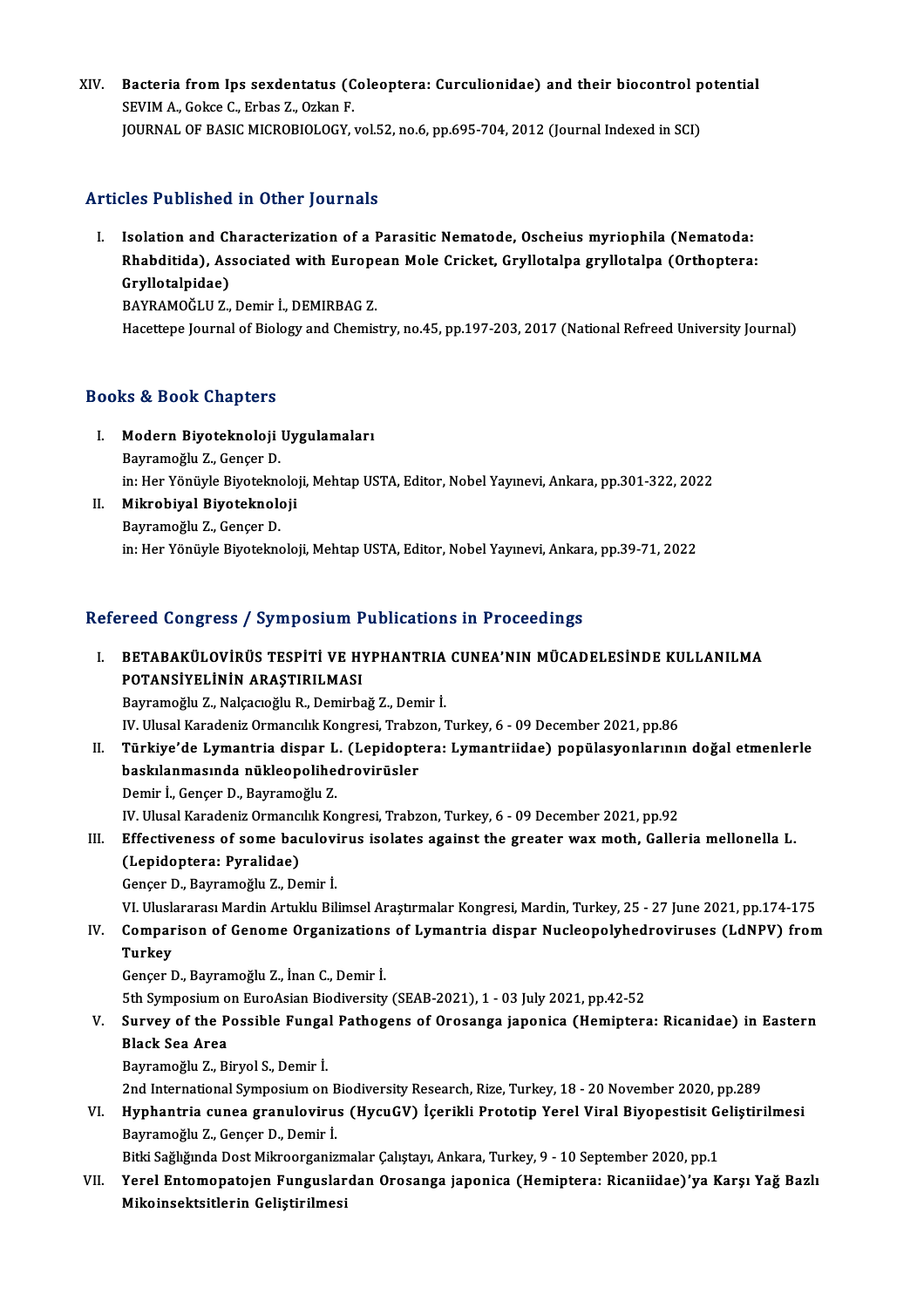BiryolS.,GüneyE.,EskiA.,Bayramoğlu Z.,SezenK.,Demirbağ Z.,Demir İ. Biryol S., Güney E., Eski A., Bayramoğlu Z., Sezen K., Demirbağ Z., Demir İ.<br>BİTKİ SAĞLIĞINDA DOST MİKROORGANİZMALAR ÇALIŞTAYI, Ankara, Turkey, 9 - 10 September 2020, pp.1<br>A novel betebesylevinus iselete from the fall web Biryol S., Güney E., Eski A., Bayramoğlu Z., Sezen K., Demirbağ Z., Demir İ.<br>BİTKİ SAĞLIĞINDA DOST MİKROORGANİZMALAR ÇALIŞTAYI, Ankara, Turkey, 9 - 10 September 2020, pp.1<br>VIII. A novel betabaculovirus isolate from the

BİTKİ SAĞLIĞINDA DOST MİKROORGANİZMALAR ÇALIŞTAYI, Ankara, Turk<br>A novel betabaculovirus isolate from the fall web worm, Hyphantr<br>Arctiidae): characterization, genome organization amd phylogeny<br>BAYRAMOĞLUZ, CENCER D. NALCAC A novel betabaculovirus isolate from the fall web worm, Hypha<br>Arctiidae): characterization, genome organization amd phyloge<br>BAYRAMOĞLU Z., GENCER D., NALCACIOGLU R., DEMIRBAG Z., DEMIR I.<br>Eurasian Congress on Mologular Bis Arctiidae): characterization, genome organization amd phylogeny<br>BAYRAMOĞLU Z., GENCER D., NALCACIOGLU R., DEMIRBAG Z., DEMIR I.<br>Eurasian Congress on Molecular Biotechnology, Trabzon, Turkey, 19 - 21 September 2019, pp.120 BAYRAMOĞLU Z., GENCER D., NALCACIOGLU R., DEMIRBAG Z., DEMIR I.<br>Eurasian Congress on Molecular Biotechnology, Trabzon, Turkey, 19 - 21 September 2019, pp.12<br>IX. Insecticidal Activity of Hyphantria cunea granulovirus agains Eurasian Congress on Molecular Biotec<br>Insecticidal Activity of Hyphantria<br>BAYRAMOĞLU Z., GENCER D., DEMIR I.<br>7th International Entemanathegens an Insecticidal Activity of Hyphantria cunea granulovirus against Different Host Species<br>BAYRAMOĞLU Z., GENCER D., DEMIR I.<br>7th International Entomopathogens and Microbial Control Congress, Kayseri, Turkey, 11 - 13 September BAYRA<br>7th Int<br>pp.38<br>Whole Th International Entomopathogens and Microbial Control Congress, Kayseri, Turkey, 11 - 13 September 2019,<br>pp.38<br>X. Whole Genome Sequence Analysis and Organization of the Hyphantria cunea granulovirus (HycuGV-<br>He1) from Tur pp.38<br>Whole Genome Sec<br>Hc1) from Turkey<br>CENCER D. BAYBAM Whole Genome Sequence Analysis and Organization of the Hypl<br>Hc1) from Turkey<br>GENCER D., BAYRAMOĞLU Z., NALCACIOGLU R., DEMIRBAG Z., DEMIR I.<br>1st International Molecular Plant Pretection Congress, Adape, Turkey, 14 Hc1) from Turkey<br>GENCER D., BAYRAMOĞLU Z., NALCACIOGLU R., DEMIRBAG Z., DEMIR I.<br>1st International Molecular Plant Protection Congress, Adana, Turkey, 10 - 13 April 2019, pp.86-87<br>Yorel bin grapulexinüsün leberatuyen ve el GENCER D., BAYRAMOĞLU Z., NALCACIOGLU R., DEMIRBAG Z., DEMIR I.<br>1st International Molecular Plant Protection Congress, Adana, Turkey, 10 - 13 April 2019, pp.86-87<br>XI. Yerel bir granulovirüsün laboratuvar ve alan koşull 1st International Molecular Plan<br>Yerel bir granulovirüsün lah<br>Arctiidae)'ya karşı etkinliği.<br>BAVRAMOĞLU 7. NALCAGIOCLI Yerel bir granulovirüsün laboratuvar ve alan koşulla<br>Arctiidae)'ya karşı etkinliği.<br>BAYRAMOĞLU Z., NALCACIOGLU R., DEMIRBAG Z., DEMIR I.<br>Türkiye VII. Bitki Keruma Kanaresi (Illuslararesi Katlunh). I Arctiidae)'ya karşı etkinliği.<br>BAYRAMOĞLU Z., NALCACIOGLU R., DEMIRBAG Z., DEMIR I.<br>Türkiye VII. Bitki Koruma Kongresi (Uluslararası Katılımlı), Muğla, Turkey, 14 - 17 November 2018, pp.161 BAYRAMOĞLU Z., NALCACIOGLU R., DEMIRBAG Z., DEMIR I.<br>Türkiye VII. Bitki Koruma Kongresi (Uluslararası Katılımlı), Muğla, Turkey, 14 - 17 November 2018, pp.161<br>XII. Complete genome sequence analysis of the Hyphantria cunea GENCERD.,BAYRAMOĞLUZ.,NALCACIOGLUR.,DEMIRBAGZ.,DEMIRI. Complete genome sequence analysis of the Hyphantria cunea granulovirus (HycuGV) from Turkey<br>GENCER D., BAYRAMOĞLU Z., NALCACIOGLU R., DEMIRBAG Z., DEMIR I.<br>International Agricultural, Biological & Life Science Conference, XIII. Characterization of a granulovirus from the fall webworm, Hyphantria cunea (Drury) (Lepidoptera:<br>Arctiidea). International Agricultural, Biological & Life Science Conference, Edirne, Turkey, 2 - 05 September 2018, pp.506 Characterization of a granulovirus from the fall webworm, Hyphant<br>Arctiidea).<br>NALCACIOGLU R., BAYRAMOĞLU Z., MURATOGLU H., DEMIRBAG Z., DEMIR I.<br>10th International Virolegy Summit and 4th International Conference on Infl Arctiidea).<br>NALCACIOGLU R., BAYRAMOĞLU Z., MURATOGLU H., DEMIRBAG Z., DEMIR I.<br>10th International Virology Summit and 4th International Conference on Influenza and Zoonotic Diseases, Viyana,<br>Austria. 3., 04 July 2018, pp.8 NALCACIOGLU R., BAYRAMOĞL<br>10th International Virology Sun<br>Austria, 2 - 04 July 2018, pp.80<br>Yoni bir Hunbantria sunas C 10th International Virology Summit and 4th International Conference on Influenza and Zoonotic Diseases, Viyan<br>Austria, 2 - 04 July 2018, pp.80<br>XIV. Yeni bir Hyphantria cunea granülovirüs (HycuGV): İzolasyon, karakterizasyo Austria, 2 - 04 July 2018, pp.80<br>XIV. Yeni bir Hyphantria cunea granülovirüs (HycuGV): İzolasyon, karakterizasyon filogeni ve virulans<br>BAYRAMOĞLU Z., NALCACIOGLU R., DEMIRBAG Z., DEMIR I. Yeni bir Hyphantria cunea granülovirüs (HycuGV): İzolasyon, karakterizasyon filogeni ve vil<br>BAYRAMOĞLU Z., NALCACIOGLU R., DEMIRBAG Z., DEMIR I.<br>19. Uluslararası Katılımlı Ulusal Biyoteknoloji Kongresi, Eskişehir, Turkey, XV. A newHyphanrtia cunea granulovirus isolate fromTurkey: Isolation, characterization, phylogeny 19. Uluslararası<br>A new Hyphan<br>and virulence<br>PAVPAMOČULI BAYRAMOĞLU Z., NALCACIOGLU R., DEMIRBAG Z., DEMIR I. 6th Entomopatogens and Microbial Control Congress, Tokat, Turkey, 14 - 16 September 2017, pp.111 BAYRAMOĞLU Z., NALCACIOGLU R., DEMIRBAG Z., DEMIR I.<br>6th Entomopatogens and Microbial Control Congress, Tokat, Turkey, 14 - 16 September 2017, pp.111<br>XVI. Efficacy of Steinernema feltiae (Rhabditida: Steinernematidae) 6th Entomopatogens and Microbial Control Congress, Tokat, T<br>Efficacy of Steinernema feltiae (Rhabditida: Steinerner<br>(Rhabditida: Heterorhabditidae) agents hazelnut pest.<br>RAYRAMOČLUZ, DEMIRAC Z, DEMIR L Efficacy of Steinernema feltiae (Rhah)<br>(Rhabditida: Heterorhabditidae) age<br>BAYRAMOĞLU Z., DEMIRBAG Z., DEMIR I.<br>Eth Entemenstegens and Missebiel Centr (Rhabditida: Heterorhabditidae) agents hazelnut pest.<br>BAYRAMOĞLU Z., DEMIRBAG Z., DEMIR I.<br>5th Entomopatogens and Microbial Control Congress, Tokat, Turkey, 14 - 16 September 2017, pp.89 BAYRAMOĞLU Z., DEMIRBAG Z., DEMIR I.<br>5th Entomopatogens and Microbial Control Congress, Tokat, Turkey, 14 - 16 September 2017, pp.89<br>XVII. Isolation of new Granulovirus (GV) isolates from Hyphantria cunea (Lepidoptera: **5th Ento<br>Isolatio<br>Turkey<br>PAVPAM** Isolation of new Granulovirus (GV) isolates from Hy<br>Turkey<br>BAYRAMOĞLU Z., NALCACIOGLU R., DEMIRBAG Z., DEMIR I.<br>IV. International Congress on Hagelput, Samsun, Turkey, 15. Turkey<br>BAYRAMOĞLU Z., NALCACIOGLU R., DEMIRBAG Z., DEMIR I.<br>IX. International Congress on Hazelnut, Samsun, Turkey, 15 - 19 August 2017, pp.168<br>- Lejamyesarsema of the Mayilla BAYRAMOĞLU Z., NALCACIOGLU R., DEMIRBAG Z., DEMIR I.<br>IX. International Congress on Hazelnut, Samsun, Turkey, 15<br>XVIII. . Leiomyosarcoma of the Maxilla IX. International Congress on Hazelnut, Sa<br>. Leiomyosarcoma of the Maxilla<br>Bayramoğlu Z., GÜMRÜKÇÜ Z., Balaban E.<br>Uluslarares: Türk Oral ve Maksillefesiyal ( Uluslararası Türk Oral ve Maksillofasiyal Cerrahi Derneği Kongresi, Muğla, Turkey, 22 - 23 May 2017, vol.1, no.1,<br>pp.1-2 Bayramoğlu Z., GÜMRÜKÇÜ Z., Balaban E. Uluslararası Türk Oral ve Maksillofasiyal Cerrahi Derneği Kongresi, Muğla, Turkey, 22 - 23 May 2017, vol.1, no.<br>2 pp.1-2<br>XIX. Entomopatojen nematodların Agelastica alni L. (Coleoptera: Chrysomelidae) üzerindeki virülansı BAYRAMOĞLUZ.,DEMIRBAGZ.,DEMIRI. Entomopatojen nematodların Agelastica alni L. (Coleoptera: Chrysomelidae) üzerindeki viri<br>BAYRAMOĞLU Z., DEMIRBAG Z., DEMIR I.<br>Uluslararası Katılımlı Türkiye VI. Bitki Koruma Kongresi, Konya, Turkey, 5 - 08 September 2016, BAYRAMOĞLU Z., DEMIRBAG Z., DEMIR I.<br>Uluslararası Katılımlı Türkiye VI. Bitki Koruma Kongresi, Konya, Turkey, 5 - 08 September 2016, pp.1<br>XX. New entomopathogenic nematodes in the Eastern Black Sea Region of Turkey: Isolat Uluslararası Katılımlı Türkiye VI. Bitki Koruma Ko<br>New entomopathogenic nematodes in the E<br>characterization, phylogeny, and virulance.<br>DEMIR L DEMIRPAC 7, PAYRAMOČLU 7 New entomopathogenic nematodes in the Eastern Black Sea Region of Turkey: Isolation, characterization, phylogeny, and virulance.<br>DEMIR L. DEMIRBAG Z., BAYRAMOĞLU Z.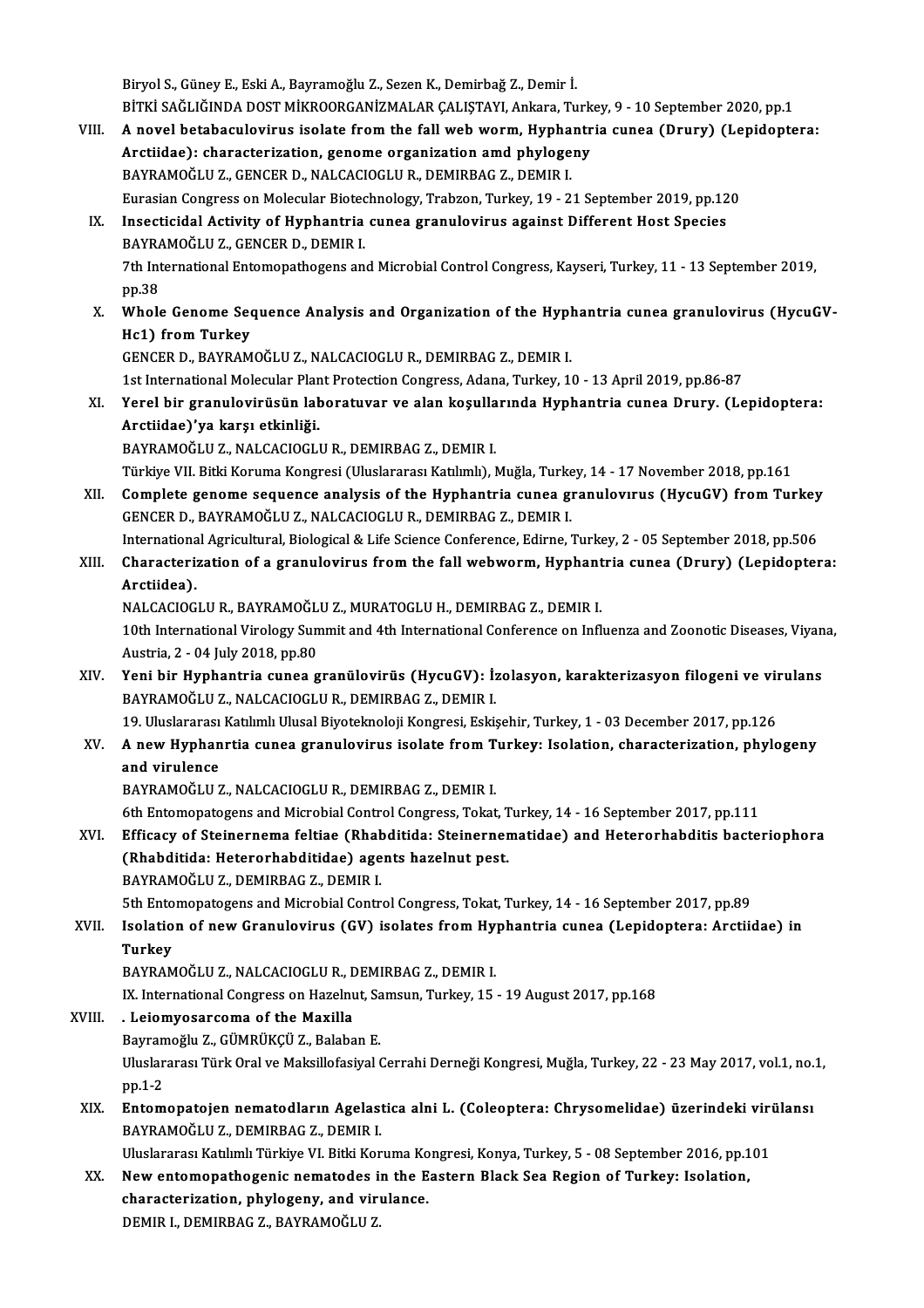Symposium on EuroAsian Biodiversity, Antalya, Turkey, 23 - 27 May 2016, pp.216<br>Determination of now Lymantrie dianer nucleonlyhedrovinuses (LdNPVe XXI. Determination of new Lymantria dispar nucleoplyhedroviruses (LdNPVs) from Turkey:<br>Characterization, phylogeny and virulance. Symposium on EuroAsian Biodiversity, Antalya, 1<br>Determination of new Lymantria dispar nu<br>Characterization, phylogeny and virulance.<br>CENCEP D. BAYPAMOČLUZ, NALCACIOCLUP, 1 GENCERD.,BAYRAMOĞLUZ.,NALCACIOGLUR.,DEMIRBAGZ.,DEMIRI. 5th Entomopatogens and Microbial Control Congress, Ankara, Turkey, 9 - 11 September 2015, pp.23 XXII. Identification of four nuclear polyhedrosis viruses from the gypsy moth, Lymantria dispar 5th Entomopatogens and Microbial Control Congress, Ankara, Turkey, 9 - 11 S<br>Identification of four nuclear polyhedrosis viruses from the gypsy m<br>(Lepidoptera: Lymantridae) in Turkey: variations in their virulence.<br>CENCEP D Identification of four nuclear polyhedrosis viruses from the gy<br>(Lepidoptera: Lymantridae) in Turkey: variations in their virul<br>GENCER D., BAYRAMOĞLU Z., NALCACIOGLU R., DEMIRBAG Z., DEMIR I.<br>Nau Challanges for Biological GENCER D., BAYRAMOĞLU Z., NALCACIOGLU R., DEMIRBAG Z., DEMIR I.<br>New Challenges for Biological Control, 15th Meeting of the IOBC/WPRS WG, Microbial and Nematode Control of Invertebrate Pests, Riga, Latvia, 7 - 11 June 2015, pp.85 New Challenges for Biological Control, 15th Meeting of the IOBC/WPRS WG, Microbial and Nematode Co<br>Invertebrate Pests, Riga, Latvia, 7 - 11 June 2015, pp.85<br>XXIII. Entomopatojen nematod türlerinin farklı konsantrasyon ve s Invertebrate Pests, Riga, Latvia, 7 - 11 June 2015, pp.85<br>Entomopatojen nematod türlerinin farklı konsantrasyon ve sıq<br>Agelastica alni (Coleopreta: Chrysomelidae)'ye karşı etkinliği.<br>RAYRAMOČLU Z. DEMIR L. DEMIRRAC Z. Entomopatojen nematod türlerinin fa<br>Agelastica alni (Coleopreta: Chrysom<br>BAYRAMOĞLU Z., DEMIR I., DEMIRBAG Z.<br>Türkiye II. Orman Entemelejisi ve Bateleji Agelastica alni (Coleopreta: Chrysomelidae)'ye karşı etkinliği.<br>BAYRAMOĞLU Z., DEMIR I., DEMIRBAG Z.<br>Türkiye II. Orman Entomolojisi ve Patolojisi Sempozyumu, Antalya, Turkey, 7 - 09 April 2014, pp.523<br>Begi entemenatejanlar BAYRAMOĞLU Z., DEMIR I., DEMIRBAG Z.<br>Türkiye II. Orman Entomolojisi ve Patolojisi Sempozyumu, Antalya, Turkey, 7 - 09 April 2014, pp.523<br>XXIV. Bazı entomopatojenlerin laboratuar ortamında Leptinotarsa decemlineata Say. Türkiye II. Orman Entomolojisi ve Patolojisi Semp<br>Bazı entomopatojenlerin laboratuar ortamı<br>Chrysomelidae)'ya karşı değerlendirilmesi.<br>DEMIR I. ESKİ A. RAYRAMOĞLU Z. SÖNMEZ E. D Bazı entomopatojenlerin laboratuar ortamında Leptinotarsa decemlineata Say. (Coleoptera:<br>Chrysomelidae)'ya karşı değerlendirilmesi.<br>DEMIR I., ESKİ A., BAYRAMOĞLU Z., SÖNMEZ E., DEMIRBAG Z. Türkiye V. Bitki Koruma Kongresi, Antalya, Turkey, 3 - 05 February 2014, pp.356 DEMIR I., ESKİ A., BAYRAMOĞLU Z., SÖNMEZ E., DEMIRBAG Z.<br>Türkiye V. Bitki Koruma Kongresi, Antalya, Turkey, 3 - 05 February 2014, pp.356<br>XXV. Highly effective bacterial agents against Cimbex quadrimaculatus (Hymenopter Türkiye V. Bitki Koruma Kongresi, Antalya, Turkey, 3 - 05 F<br>Highly effective bacterial agents against Cimbex qua<br>Isolation of bacteria and their insecticidal activities.<br>REMIR L GAKICLE O. BOLUH, OZCENT BAYRAMOČULZ Highly effective bacterial agents against Cimbex quadrimaculatus<br>Isolation of bacteria and their insecticidal activities.<br>DEMIR I., CAKICI F. O. , BOLU H., OZGEN I., BAYRAMOĞLU Z., DEMIRBAG Z.<br>4th International Entemenathe 1th International Entomopathogens and Microbial Control Symposium, Artvin, Turkey, 11 - 14 September 2013,<br>1. Ath International Entomopathogens and Microbial Control Symposium, Artvin, Turkey, 11 - 14 September 2013,<br>1. pp DEMIR I., CAKICI F. O., BOLU H., OZGEN I., BAYRAMOĞLU Z., DEMIRBAG Z. 4th International Entomopathogens and Microbial Control Symposium, Artvin, Turkey, 11 - 14 September 2013,<br>pp.56<br>XXVI. Isolation and characterization of a parasitic nematode, Oscheius myriophila (Nematoda: Rhabditida),<br>ass pp.56<br>Isolation and characterization of a parasitic nematode, Oscheius myriophila (Nematoda: Rha<br>associated with European mole cricket, Gryllotalpa gryllotalpa (Orthoptera: Gryllotalpidae).<br>RAYRAMOČLU Z. DEMIRRAC Z. DEMIR associated with European mole cricket, Gryllotalpa gryllotalpa (Orthoptera: Gryllotalpidae).<br>BAYRAMOĞLU Z., DEMIRBAG Z., DEMIR I. associated with European mole cricket, Gryllotalpa gryllotalpa (Orthoptera: Gryllotalpidae).<br>BAYRAMOĞLU Z., DEMIRBAG Z., DEMIR I.<br>4th International Entomopathogens and Microbial Control Symposium, Artvin, Turkey, 11 - 14 S BAYRA<br>4th Int<br>pp.51<br>Enter 4th International Entomopathogens and Microbial Control Symposium, Artvin, Turkey, 11 - 14 Septemb<br>pp.51<br>XXVII. Entomopathogenic nematodes (Steinernematidae and Heterorhabditidae): Efficacy against<br>Lentingtogene decembinan pp.51<br>Entomopathogenic nematodes (Steinernematidae and Heterorhabditidae): Efficacy against<br>Leptinotarsa decemlineata L. (Coleoptera: Chrysomelidae) and Agelastica alni L. (Coleoptera:<br>Chrysomelidae) Entomopathogen<br>Leptinotarsa dec<br>Chrysomelidae).<br>PAYPAMOČLUZ I Leptinotarsa decemlineata L. (Coleo<sub>l</sub><br>Chrysomelidae).<br>BAYRAMOĞLU Z., DEMIRBAG Z., DEMIR I.<br>4th International Entemenathegens and A Chrysomelidae).<br>BAYRAMOĞLU Z., DEMIRBAG Z., DEMIR I.<br>4th International Entomopathogens and Microbial Control Symposium, Artvin, Turkey, 11 - 14 September 2013,<br>pp.54 BAYRA<br>4th Int<br>pp.54<br>Dožu 4th International Entomopathogens and Microbial Control Symposium, Artvin, Turkey, 11 - 14 September 2013<br>pp.54<br>XXVIII. Doğu Karadeniz Bölgesi tarım alanlarından entomopatojenik nematodların (Steinernematidae ve pp.54<br>Doğu Karadeniz Bölgesi tarım alanlarından entomopatojenik nematodların (Ste<br>Heterorhabditidae) izolasyonu, tanımlanması ve infektivitelerinin araştırılması<br>RAXRAMOČLU 7, COKCE G. HAZIR S. DEMIRRAC 7, DEMIR L Doğu Karadeniz Bölgesi tarım alanlarından entomopat<br>Heterorhabditidae) izolasyonu, tanımlanması ve infekt<br>BAYRAMOĞLU Z., GOKCE C., HAZIR S., DEMIRBAG Z., DEMIR I.<br>21 Hlucal Bivolaji Kangresi, İsmir Turkay 2., 07 Santambar Heterorhabditidae) izolasyonu, tanımlanması ve infektivitelerinin<br>BAYRAMOĞLU Z., GOKCE C., HAZIR S., DEMIRBAG Z., DEMIR I.<br>21. Ulusal Biyoloji Kongresi, İzmir, Turkey, 3 - 07 September 2012, pp.200<br>Ins sexdentatus (Beerner BAYRAMOĞLU Z., GOKCE C., HAZIR S., DEMIRBAG Z., DEMIR I.<br>21. Ulusal Biyoloji Kongresi, İzmir, Turkey, 3 - 07 September 2012, pp.200<br>XXIX. Ips sexdentatus (Boerner) (Coleoptera: Scolytidae)'tan bakterilerin izolasyonu t 21. Ulusal Biyoloji Kongresi, İ:<br>Ips sexdentatus (Boerner)<br>zararlı üzerindeki etkileri<br>DEMIB L COKCE C. BAYBAM DEMIRI.,GOKCEC.,BAYRAMOĞLUZ.,OZKANF.,SEVIMA.,DEMIRBAGZ. zararlı üzerindeki etkileri<br>DEMIR I., GOKCE C., BAYRAMOĞLU Z., OZKAN F., SEVIM A., DEMIRBAG Z.<br>Türkiye I. Orman Entomolojisi ve Patolojisi Sempozyumu, Antalya, Turkey, 23 - 25 October 2011, pp.216<br>Efficesu of Steinernome f DEMIR I., GOKCE C., BAYRAMOĞLU Z., OZKAN F., SEVIM A., DEMIRBAG Z.<br>Türkiye I. Orman Entomolojisi ve Patolojisi Sempozyumu, Antalya, Turkey, 23 - 25 October 2011, pp.216<br>XXX. Efficacy of Steinernema feltiae (Rhabditida: Ste Türkiye I. Orman Entomolojisi ve Patolojisi Sempozyumu, Antalya, Turkey, 23 - 25 October 2011, pp.216<br>Efficacy of Steinernema feltiae (Rhabditida: Steinernematidae) and Heterorhabditis bacter<br>(Rhabditida: Heterorhabditidae Efficacy of Steinernema felt<br>(Rhabditida: Heterorhabdit<br>Coleoptera: Scarabaeidae).<br>PAVPAMOČLUZ, DEMIPPAC 7 (Rhabditida: Heterorhabditidae) against common cockchafer (Melolontha melolontha [L.],<br>Coleoptera: Scarabaeidae).<br>BAYRAMOĞLU Z., DEMIRBAG Z., GOKCE C., DEMIR I. Coleoptera: Scarabaeidae).<br>BAYRAMOĞLU Z., DEMIRBAG Z., GOKCE C., DEMIR I.<br>III. International Entomopathogens and Microbial Control Symposium, İstanbul, Turkey, 18 - 22 September 2011,<br>nn 52 **BAYRA**<br>III. Inte<br>pp.53<br>Ethili III. International Entomopathogens and Microbial Control Symposium, İstanbul, Turkey, 18 - 22 September 2011,<br>2011, pp.53<br>XXXI. Etkili bir patojen nematode olan Steinernema websteri'nin Türkiye'de Agrotis segetum (Lepidopt pp.53<br>Etkili bir patojen nematode ola<br>Noctuidae)'den ilk izolasyonu.<br>COKCE C. BAYBAMOČLU Z. VU MA Etkili bir patojen nematode olan Steinernema websteri'ı<br>Noctuidae)'den ilk izolasyonu.<br>GOKCE C., BAYRAMOĞLU Z., YILMAZ H., DEMIR I., DEMIRBAG Z.